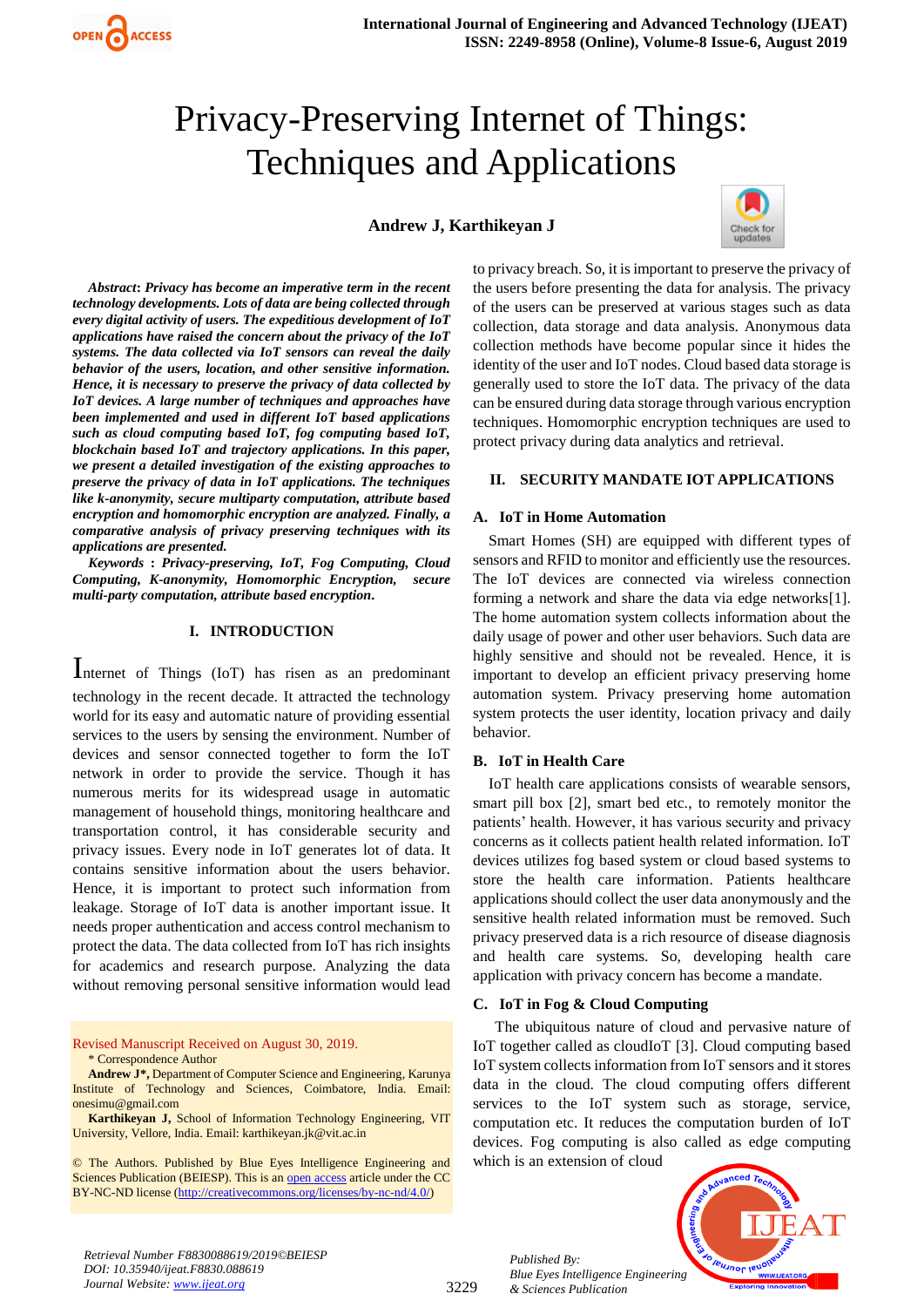

**Fig.1. Privacy-Preserving IoT Model**

computing. Fog computing differs from cloud computing in the distributed network. Fog computing is a network of edge smart devices connected with cloud. Having fog nodes in the edge network eases the burden of cloud servers and improves ubiquity. Fog enabled IoT applications consists of fog nodes which performs routing, data collection and aggregation. The data are then transmitted to cloud for storage.

## **D. IoT in Blockchain**

Blockchain is another emerging technology which is used in transaction and interactions. Blockchain for IoT applications can build the trust between the devices, reduces the computational costs, and accelerate transactions. Blockchain in IoT provides solution for the data synchronization among thousands of IoT devices. Traditional client server model fails to synchronize huge number of IoT devices [4].

## **III. PRIVACY PRESERVING APPROACHES IN IOT**

The privacy breach in an IoT system can be preserved by different cryptographic and anonymization techniques. Fig.1 shows the privacy preserving IoT model to preserve the privacy of the IoT generated data. The privacy preserved data can be utilized for academics and research purposes.

This section describes the various privacy preserving approaches in IoT system. They are anonymization technique, multi-party computation, trusted third party computation and homomorphic encryption.

# **A. Anonymization Techniques on IoT**

The sensitive information over IoT nodes are secured through aggregation of the information. However, there arises others problems such as computational delay, invalid results, software bugs etc. A public verifiable aggregation scheme is proposed in [5]. This scheme collects the data from untrusted nodes and then performs aggregation. The trustworthiness of the data can be verified publicly using the proposed tuple algorithms. Nevertheless some data owners have been dropped out in this scheme.

An anonymous raw data collection scheme for IoT without trusted authority is proposed in [6]. In this scheme the data is neither aggregated nor any noise added, but presented as the raw data for the analysis to get maximum utility of the data. The privacy of the collected data is preserved through obfuscation of data with other participants data in the group

and thus it hides the individual privacy. Removal of trusted authority not only reduces the computation power but also unlinks the data with its contributor.

A privacy preserving anonymity and traceability patient's data medical node of an IoT is proposed in [7]. The privacy of the patients are preserved using attribute based encryption technique (ABE). It controls the access to the medical records by a keyword match access control policy. The proposed system model comprises of trusted authority, medical nodes and cloud platform. The computational cost for this method is comparatively high.

An anonymous authentication protocol for IoT target driven application is presented in [8]. It is a fully decentralized protocol to ensure anonymity and unlinkability of participants and interactions. The proposed anonymous protocol aims to resolve the privacy issues between data holders and data collectors. The protocol used Shamir's secret sharing scheme to protect the privacy. This protocol is criticized for its ad-hoc nature and insecurity[9]. Adversaries can impersonate as a genuine user to surpass the authentication system and cheat the data collectors.

Location based services of IoT always have a concern about the location privacy of the users. A dummy location privacy preserving algorithm (DLP) to preserve the location privacy of IoT devices is proposed in [10]. In this work they have analyzed the attack algorithm and developed an entropy-based location privacy preservation algorithm. It is designed to resist the colluding and inference attacks with minimal computational costs. It utilizes the greedy approach to select the dummy location until it reaches the k-anonymity.

# **B. Secure Multi-Party Computation on IoT**

OppNet records location history of nodes in the network. It maintains a history table to find the best route to send the message from sender to receiver node. History table is prone to attacks and can leak privacy information. Privacy preserving history based routing mechanism is proposed in [11]. It aims to protect the identity and location privacy of the OppNets. It uses multiparty computation method to transfer the message from sender to receiver anonymously. It provides security and privacy by sacrificing some computational overheads. Reference [12] has proposed protocols to solve the privacy issues in smart grids. Smart metering system is an IoT based system which collects consumers data in proper intervals.

> *Blue Eyes Intelligence Engineering & Sciences Publication*

*Retrieval Number F8830088619/2019©BEIESP DOI: 10.35940/ijeat.F8830.088619 Journal Website: www.ijeat.org*

3230

*Published By:*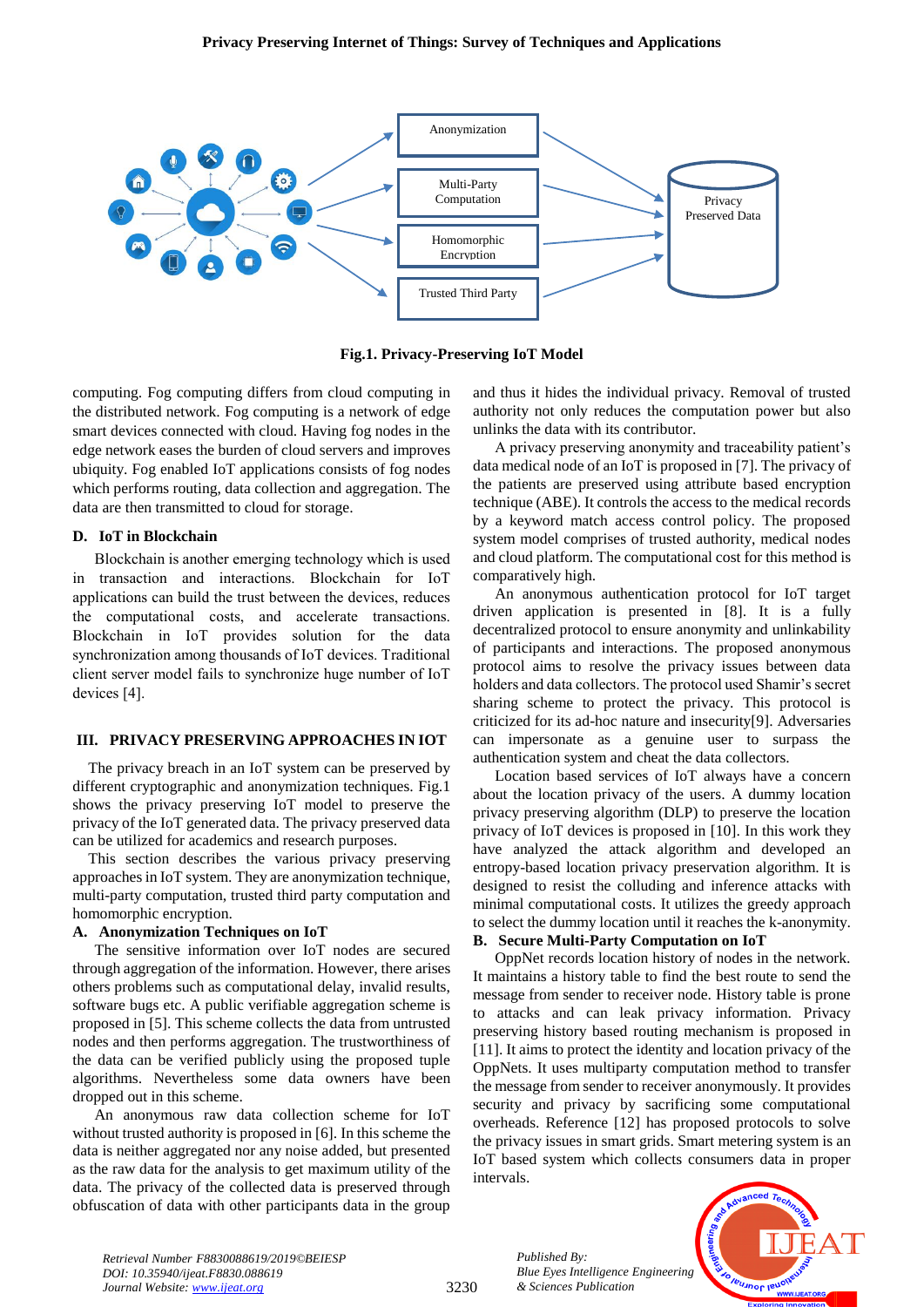

Hence, the privacy of the users is at risk. To protect the privacy of the of the users, fully homomorphic encryption (FHE) and secure multiparty computation (MPC) techniques are adapted to develop a protocol for smart grid advanced metering infrastructure. This mechanism addresses the excessive fragmentation problem of FHE and message complexity problem of MPC. The privacy of the users have been protected by using pseudo random number generator to calculate the share privately that are computed by other meters.

## **C. Homomorphic Encryption on IoT**

A fog orchestration concept is introduced [13] in order to tackle the response time and service deliver issue due to the security methods in IoT. Fog orchestration allows the network to be self-tailored for the expected service to be delivered with necessary privacy and security solutions. This method utilizes attribute based encryption (ABE) and homomorphic encryption (HE) techniques to protect the privacy of the data with minimal latency and power consumption of IoT devices.

In [14] an anonymous privacy preserving data aggregation scheme for fog enhanced IoT system is proposed in order to protect the sensitive information. This scheme utilized pseudonym method to provide anonymity and authenticity. To preserve the data privacy Paillier algorithm is applied during data aggregation. This scheme is efficient for resource limited devices and real time communication. However, this scheme cannot be applicable for smart grids. A context aware privacy preserving method is proposed in [15]. This method is applied on a software defined networking (SDN) paradigm facilitated smart city IoT.

A context aware privacy preserving method is proposed in [15]. This method is applied on a software defined networking (SDN) paradigm facilitated smart city IoT. The privacy breach of the network is managed by monitoring the data packets flows through the network. SDN controller asdfasd monitors the network and when it finds a highly sensitive data, it divides the data into 70% and 30%. Then the first part of data transmitted over secure route found in the network and the second part transmitted via VPN.

A privacy preserving IoT architecture is proposed in [16]. The architecture protects the IoT sensitive data from disclosure and hacking. Homomorphic encryption scheme is utilized to control the access to sensitive data. The data is aggregated to addends hence the sensitive data are not revealed to the hackers or attackers. It provides an end-to-end privacy preserving data access scheme. The system is further evaluated based on its efficiency of query processing time.

Cognitive IoT extracts meaningful insights from the data collected from IoT devices. However, the trust worthiness of the data collected are verified by truth discovery approaches. It is important to design the truth discovery without breaching the privacy. A lightweight truth discovery framework to preserve privacy of fog based IoT systems called LPTD is proposed [17]. This framework prevents the privacy breach by adopting Paillier cryptosystem and one-way hash chain techniques. It prevents the false data injections and accomplish truth discovery with less computational and communication overhead.

# **D. Trusted Third Party on IoT**

Trusted anonymous server based privacy preserving trajectory scheme for mobile IoT devices is proposed in [18]. This scheme protects the users location privacy by satisfying

*Retrieval Number F8830088619/2019©BEIESP DOI: 10.35940/ijeat.F8830.088619 Journal Website: www.ijeat.org*

the spatial k-anonymity property for the group users snapshot queries. It resists inference attack on location based service provider and thus protects the location privacy of individual users. For continuous queries, a circular secure areas construction method is also proposed. It utilizes optimal average nearest neighbor method to maintain the distance between the users and hide the users real location information.

An outsourced multi authority access control scheme based on attribute based encryption method is proposed in [19]. Ciphertext-policy attribute-based encryption method provides data confidentiality and fine grained access control. Hence, this method is utilized in the proposed scheme to design a privacy preserving algorithm to transform the attributes anonymous and securely authenticable. The computation burden has been reduced by outsourcing the decryption computation.

## **E. Other Techniques on IoT**

## *i) Game Theory based Privacy Preservation*

A game theory based framework for social connection and interaction is modelled in [20]. This framework analyze the complex interaction among service providers, adversary and user in the network. The privacy leakage of online users are investigated through game theory methodology which examines the participants behavior in the network. This also guarantees private data trading through third party game model.

## *ii) Blockchain based Privacy Preservation*

Crowdsensing is also called as mobile crowdsensing, which allows mobile users to collect, share and compute data to the requestor for rewards. The location privacy of the mobile users are at risk in crowdsensing. A blockchain based privacy preserving mobile crowdsensing system is described in [21]. The anonymous nature of blockchain technology is used to protect the privacy of the users. It is utmost difficult for the attacker to collect the transaction records hence the system is secured from re-identification attacks.

Although blockchain has numerous merits because of its decentralized nature and cryptographic technologies it doesn't support thin-client



3231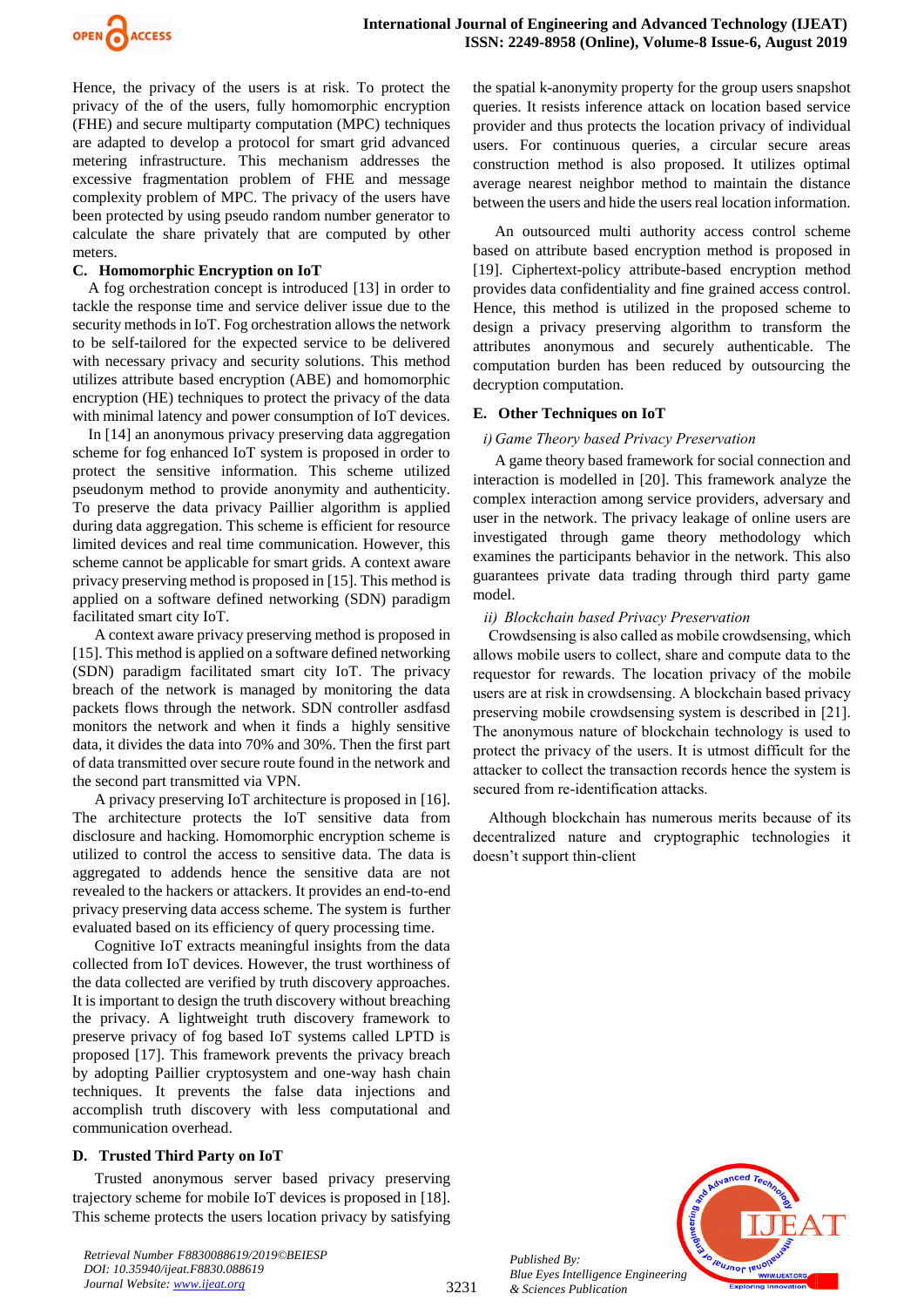## **Privacy Preserving Internet of Things: Survey of Techniques and Applications**

|  |  | Table- I Comparative analysis of privacy-preserving techniques on IoT |  |
|--|--|-----------------------------------------------------------------------|--|
|  |  |                                                                       |  |
|  |  |                                                                       |  |
|  |  |                                                                       |  |

| <b>References</b> | Technique                                                           | $1$ comparative analysis of $p_1$ vacy preserving techniques on for<br><b>Application</b> | <b>Performance Evaluation</b>                                                                                                  | Year | Privacy-Preservin<br>g Strategy |
|-------------------|---------------------------------------------------------------------|-------------------------------------------------------------------------------------------|--------------------------------------------------------------------------------------------------------------------------------|------|---------------------------------|
| $[5]$             | Diffie-Hellman Key Exchange and<br><b>Hash Function</b>             | LAN IoT                                                                                   | Time cost of aggregation                                                                                                       | 2019 | Aggregation                     |
| $[13]$            | attribute based encryption (ABE)<br>and homomorphic encryption (HE) | Fog-enabled IoT application                                                               | Computation complexity &<br>communication overhead                                                                             | 2019 | Encryption                      |
| $[14]$            | Fully Homomorphic Encryption<br>(FHE) and Multiparty computation    | Smart Grid                                                                                | Paillier & EtoE Aggregation<br>(Pai-EtoE), Packet Delivery<br>Ratio (PDR) & Average<br>Data Collection Completion<br>Time (CT) | 2018 | Encryption                      |
| $[12]$            | Ciphertext-Policy Attribute-Based<br>Encryption (CP-ABE)            | Fog-enabled IoT application                                                               | Computational cost                                                                                                             | 2018 | Encryption                      |
| $[22]$            | Genetic Sorting Algorithm                                           | Cloud Computing                                                                           | Average access time                                                                                                            | 2018 | Data placement<br>method        |
| [6]               | K-anonymity                                                         | Fog-enabled IoT application                                                               | Computational overhead &<br>Communication Overhead                                                                             | 2019 | Anonymization                   |
| $[23]$            | Chaotic maps cryptosystem                                           | Healthcare                                                                                | <b>NPCR &amp; UACI</b>                                                                                                         | 2019 | Encryption                      |
| $[19]$            | Ciphertext-Policy Attribute-Based<br>Encryption (CP-ABE)            | Fog-enabled IoT application                                                               | Computation complexity &<br>Decryption time                                                                                    | 2019 | Encryption                      |
| $[7]$             | Attribute based Encryption                                          | Healthcare                                                                                | Computational overhead &<br>Communication Overhead                                                                             | 2018 | Anonymization &<br>Encryption   |
| $[20]$            | Game theory                                                         | Online social network                                                                     | Nash bargain                                                                                                                   | 2019 | Randomization                   |
| $[15]$            | Secure Route and VPN                                                | Smart City                                                                                | Completeness and<br>Consistency                                                                                                | 2019 | Encryption                      |
| $[24]$            | Shamir's Secret Sharing & Short<br>Group Signature                  | Medical & Daily Living<br>Environment                                                     | Security attacks                                                                                                               | 2017 | Encryption                      |
| [8]               | Shamir's Secret Sharing                                             | Target driven applications                                                                | Unlinkability attack                                                                                                           | 2013 | Anonymization                   |
| [16]              | Paillier Cryptosystem                                               | OpenIoT platform                                                                          | Query processing time                                                                                                          | 2017 | Encryption                      |
| $[21]$            | Private blockchain                                                  | Mobile Application                                                                        | Task Assignment success<br>rate                                                                                                | 2018 | Anonymization                   |
| $[25]$            | Public key infrastructure                                           | Blockchain                                                                                | Computational overhead &<br>Communication Overhead                                                                             | 2019 | Encryption                      |
| $[26]$            | Chinese Remainder Theorem (CRT)                                     | Secured storage                                                                           | Compared with other<br>encryption techniques                                                                                   | 2019 | Encryption                      |
| $[27]$            | Searchable encryption                                               | Fog-enabled IoT application                                                               | Keyword confidentiality<br>and query privacy                                                                                   | 2019 | Encryption                      |
| $[17]$            | Paillier cryptosystem                                               | Fog-enabled IoT application                                                               | Computational overhead &<br>Communication Overhead                                                                             | 2018 | Encryption                      |
| [10]              | K-anonymity                                                         | Location based system                                                                     | Entropy and time<br>complexity                                                                                                 | 2017 | Anonymization                   |
| $[11]$            | Multiparty Computation                                              | OppNets                                                                                   | Network overhead ratio                                                                                                         | 2019 | Anonymization                   |
| [18]              | Spatial K-Anonymity                                                 | Mobile IoT                                                                                | Average processing<br>overhead and query<br>processing                                                                         | 2019 | Anonymization                   |

systems such as IoT devices which cannot full node in a blockchain. Thus it is challenging to protect the privacy of the users in an blockchain based IoT systems. To address this problem a privacy preserving thin-client authentication system to enable the thin-client system to act like a full node with private information retrieval(PIR) system is presented in [25]. PIR protects the identity of the nodes and preserves privacy of the system. The security of the system is further enhanced by (m-1) private authentication system where even if the (m-1) nodes colludes together the privacy is still guaranteed.

## *iii)Fog Computing based Privacy Preservation*

A privacy preserving data search framework for fog-assisted IoT system is proposed in [27]. In this framework the data of IoT devices are collected fog nodes and stored in

fog based cloud system. When the users wants to search for the data, they search through the fog nodes. This framework comprises of two encryption scheme based on searchable encryption scheme. They are Credible and Semi-trusted fog node assisted searchable encryption. The first scheme targets to reduce the computational cost and also to support the offline users of IoT devices. The second scheme provides a fine grained access search over the fog nodes while protecting the privacy of the users through different authentication keys. IoT devices generate large amount of data and it can be efficiently accommodated in a cloud platform. However, there are many conflicts are present in cloud environment such as privacy, data placement, resource efficiency, power consumption and access time.



*Retrieval Number F8830088619/2019©BEIESP DOI: 10.35940/ijeat.F8830.088619 Journal Website: www.ijeat.org*

3232

*Published By: Blue Eyes Intelligence Engineering & Sciences Publication*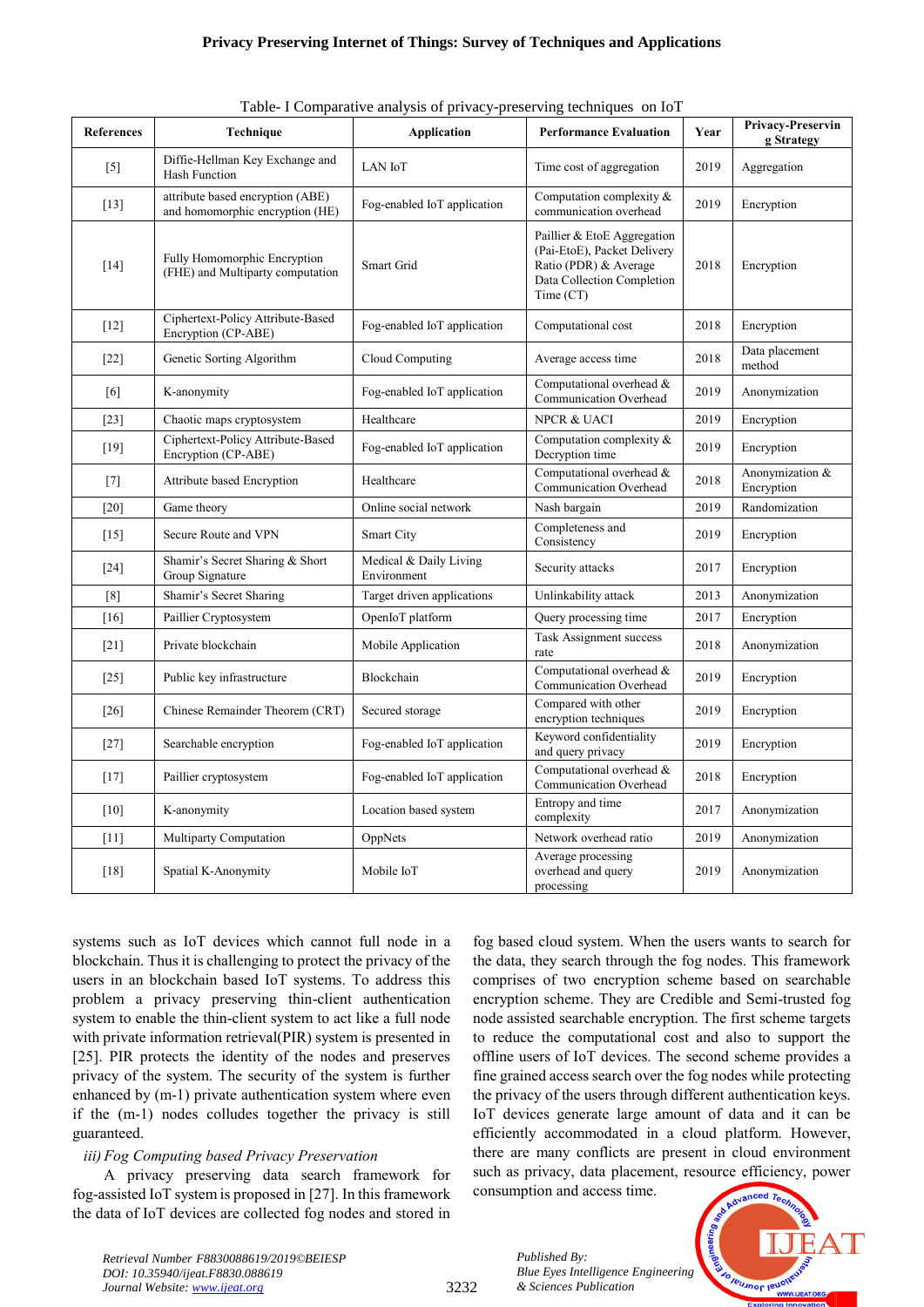

To address these aforementioned conflicts an IoT based data placement and privacy preservation method is designed in [22]. A privacy aware data placement framework is designed. It restricts the privacy leakages through privacy constraints on the host. Securing the data of IoT applications on cloud is a predominant problem. To store the user data securely, Chinese Remainder Theorem (CRT) is utilized to develop a storage mechanism[26]. To access the encrypted data from the cloud a CRT-based group key management scheme is also presented. This scheme uses multiple steps of encryption and decryption to protect the privacy of the data. However this scheme is not efficient for the key sizes less than or equal to 512 bits.

## *iv) Chaos based encryption in Privacy Preservation*

One of the important dimensions of IoT application are E-Healthcare. Health and medical data collected from the patients generally consists of sensitive information. It is essential to protect the privacy of patients. A chaos-based encryption cryptosystem to preserve the privacy of patients is proposed in [23]. The proposed method encrypts the medical images using fast probabilistic image encryption cryptosystem. It also secures the medical keyframes extracted from wireless capsule endoscopy. The proposed method perform symmetric block encryption using confusion and diffusion operations.

Privacy preserving IoT system has weaker identity whereas highly secure IoT system needs stronger identity. In order to provide a balance between security and privacy a privacy preserving authentication protocol for IoT systems is developed in [24]. This framework is designed for weaker identity IoT end devices. Secure communications between the IoT devices are equipped with secret sharing scheme. Short group signature scheme is utilized to develop authentication protocol. This protocol provides a balance between security and privacy of an IoT system.

Further, a comparison Table-I is presented with IoT application details, techniques used to preserve the privacy and strategies.

## **IV. CONCLUSION**

IoT devices collects lot of data which contains users personal information such as identity, location, and daily behavior. It is essential to preserve the privacy of users in IoT application.

This paper presents a list of privacy preserving techniques in IoT. At first, an overview of security mandate IoT applications are presented. Then various privacy preserving techniques in IoT are surveyed. Such as k-anonymity technique, secure multi-party computation, attribute based encryption and homomorphic encryption techniques.

Finally, a comparative analysis of various IoT based applications and privacy preserving techniques are presented. The table also compares different strategies followed to protect the privacy and performance evaluation methods of different IoT applications.

# **REFERENCES**

1. T. K. L. Hui, R. S. Sherratt, and D. D. Sánchez, "Major requirements for building Smart Homes in Smart Cities based on Internet of Things technologies," *Futur. Gener. Comput. Syst.*, vol. 76, pp. 358–369, Nov. 2017.

*Retrieval Number F8830088619/2019©BEIESP DOI: 10.35940/ijeat.F8830.088619 Journal Website: www.ijeat.org*

- 2. J. Jia *et al.*, "Intelligent and privacy-preserving medication adherence system," *Smart Heal.*, Jul. 2018.
- 3. [3] A. Botta, W. de Donato, V. Persico, and A. Pescape, "On the Integration of Cloud Computing and Internet of Things," in *2014 International Conference on Future Internet of Things and Cloud*, 2014, pp. 23–30.
- 4. S. Huh, S. Cho, and S. Kim, "Managing IoT devices using blockchain platform," in *2017 19th International Conference on Advanced Communication Technology (ICACT)*, 2017, pp. 464–467.
- 5. T. Li, C. Gao, L. Jiang, W. Pedrycz, and J. Shen, "Publicly verifiable privacy-preserving aggregation and its application in IoT," *J. Netw. Comput. Appl.*, Oct. 2018.
- 6. Y.-N. Liu, Y.-P. Wang, X.-F. Wang, Z. Xia, and J.-F. Xu, "Privacy-preserving raw data collection without a trusted authority for IoT," *Comput. Networks*, vol. 148, pp. 340–348, Jan. 2019.
- 7. Y. Yang, X. Zheng, W. Guo, X. Liu, and V. Chang, "Privacy-preserving fusion of IoT and big data for e-health," *Futur. Gener. Comput. Syst.*, vol. 86, pp. 1437–1455, Sep. 2018.
- 8. A. Alcaide, E. Palomar, J. Montero-Castillo, and A. Ribagorda, "Anonymous authentication for privacy-preserving IoT target-driven applications," *Comput. Secur.*, vol. 37, pp. 111–123, Sep. 2013.
- 9. X. J. Lin, L. Sun, and H. Qu, "Insecurity of an anonymous authentication for privacy-preserving IoT target-driven applications," *Comput. Secur.*, 2015.
- 10. G. Sun *et al.*, "Efficient location privacy algorithm for Internet of Things (IoT) services and applications," *J. Netw. Comput. Appl.*, 2017.
- 11. S. Rashidibajgan and R. Doss, "Privacy-preserving history-based routing in Opportunistic Networks," *Comput. Secur.*, vol. 84, pp. 244–255, Jul. 2019.
- 12. S. Tonyali, K. Akkaya, N. Saputro, A. S. Uluagac, and M. Nojoumian, "Privacy-preserving protocols for secure and reliable data aggregation in IoT-enabled Smart Metering systems," *Futur. Gener. Comput. Syst.*, vol. 78, pp. 547–557, Jan. 2018.
- 13. A. Viejo and D. Sánchez, "Secure and privacy-preserving orchestration and delivery of fog-enabled IoT services," *Ad Hoc Networks*, vol. 82, pp. 113–125, Jan. 2019.
- 14. Z. Guan *et al.*, "APPA: An anonymous and privacy preserving data aggregation scheme for fog-enhanced IoT," *J. Netw. Comput. Appl.*, vol. 125, pp. 82–92, Jan. 2019.
- 15. M. Gheisariy, G. Wang, W. Z. Khanz, and C. Fernández-Campusano, "A Context-aware Privacy-preserving Method for IoT-based Smart City Using Software Defined Networking," *Comput. Secur.*, May 2019.
- 16. P. P. Jayaraman, X. Yang, A. Yavari, D. Georgakopoulos, and X. Yi, "Privacy preserving Internet of Things: From privacy techniques to a blueprint architecture and efficient implementation," *Futur. Gener. Comput. Syst.*, 2017.
- 17. C. Zhang, L. Zhu, C. Xu, K. Sharif, X. Du, and M. Guizani, "LPTD: Achieving lightweight and privacy-preserving truth discovery in CIoT," *Futur. Gener. Comput. Syst.*, 2019.
- 18. L. Zhang *et al.*, "A Trajectory Privacy Preserving Scheme in the CANNQ Service for IoT," *Sensors*, vol. 19, no. 9, p. 2190, May 2019.
- 19. K. Fan, H. Xu, L. Gao, H. Li, and Y. Yang, "Efficient and privacy preserving access control scheme for fog-enabled IoT," *Futur. Gener. Comput. Syst.*, vol. 99, pp. 134–142, Oct. 2019.
- 20. K. Li, L. Tian, W. Li, G. Luo, and Z. Cai, "Incorporating social interaction into three-party game towards privacy protection in IoT," *Comput. Networks*, vol. 150, pp. 90–101, Feb. 2019.
- 21. M. Yang, T. Zhu, K. Liang, W. Zhou, and R. H. Deng, "A blockchain-based location privacy-preserving crowdsensing system," *Futur. Gener. Comput. Syst.*, 2019.
- 22. X. Xu *et al.*, "An IoT-Oriented data placement method with privacy preservation in cloud environment," *J. Netw. Comput. Appl.*, vol. 124, pp. 148–157, Dec. 2018.
- 23. R. Hamza, Z. Yan, K. Muhammad, P. Bellavista, and F. Titouna, "A privacy-preserving cryptosystem for IoT E-healthcare," *Inf. Sci. (Ny).*, Jan. 2019.
- 24. Z. Wang, "A privacy-preserving and accountable authentication protocol for IoT end-devices with weaker identity," *Futur. Gener. Comput. Syst.*, 2018.
- 25. W. Jiang, H. Li, G. Xu, M. Wen, G. Dong, and X. Lin, "PTAS: Privacy-preserving Thin-client Authentication Scheme in blockchain-based PKI," *Futur. Gener. Comput. Syst.*, 2019.



*Published By:*

*& Sciences Publication*